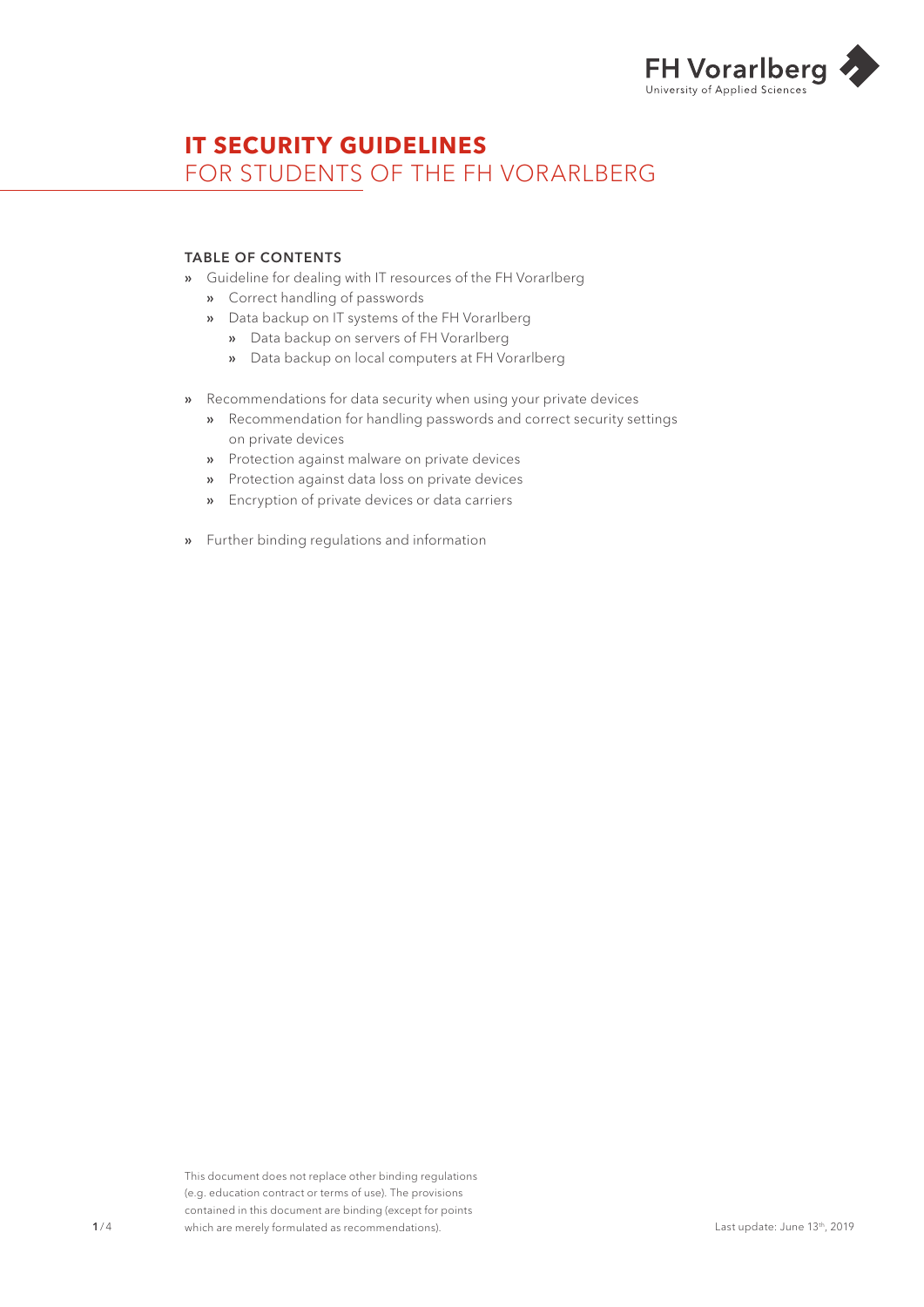

# **GUIDELINE FOR DEALING**  WITH IT RESOURCES OF THE FH VORARLBERG

The term IT resources covers hardware and software as well as the associated network connections that are made available to students (e.g. in computer pools, libraries and research centres).

Administration or security functions (e.g. malware, password protection or firewall rules) already configured by the IT of the FH Vorarlberg on computers of the FH Vorarlberg may not be changed.

The copying of programs, software components, fonts etc. from computers of the FH Vorarlberg is prohibited, as is the independent installation of programs, software components or fonts.

Private commercial activities are expressly prohibited. The following priorities apply to the use of the IT facilities (higher-weighted activities first):

- ◆ Teaching activity (during the lesson work in the same room may only be carried out with the express consent of the teacher)
- ◆ Events of the FH Vorarlberg
- ◆ Preparation and follow-up of exercises from the classroom
- ◆ private, non-commercial activities which serve to practice and deepen the subject matter of the course
- ◆ Entertainment (Internet surfing, games, etc.) and further training, provided that these activities do not lead to excessive wear and tear or damage to the facilities.

◆

In the event of operational disruptions, IT Support must be informed; maintenance activities of IT Support have priority.

## CORRECT HANDLING OF PASSWORDS

You will receive an IT user account with password at the beginning of your studies and will be asked to change this password the first time you log in.

#### Under no circumstances may you share your password with third parties!

If you make several mistakes when entering the password, the account will be blocked for several minutes. A change of your password is possible under Account and E-Mail, the reuse of the last five passwords is not possible. The length of a password is essentially the best protection against possible misuse (e.g. brute force attacks). Today, it is only recommended to change the password if there is a suspicion (e.g. "read along" or known security gaps in IT services).

For the IT services at the FH Vorarlberg a single password is used in connection with your user account. For the use of "eduroam", especially on private devices, a separate password is strongly recommended (background: e.g. regular security problems on mobile devices).

The password of your user account of the FH Vorarlberg may not be used under any circumstances for services not operated by the IT department of the FH Vorarlberg (e.g. cloud provider).

For the administration of your other passwords (e.g. cloud, but also for private use) the use of a password manager is recommended (e.g. https://www.enpass.io/).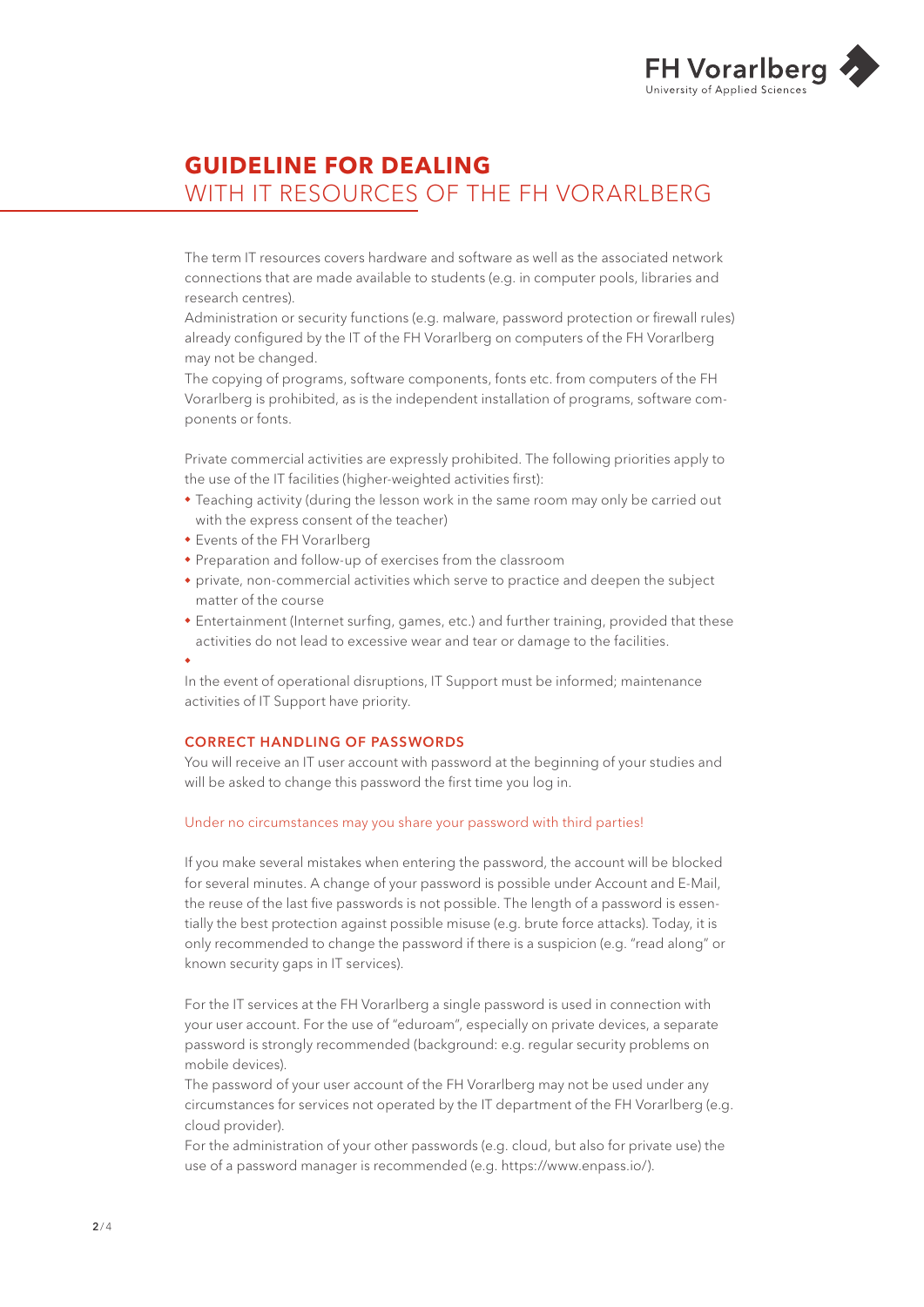

#### DATA BACKUP ON IT SYSTEMS OF THE FH VORARLBERG

## DATA BACKUP ON SERVERS OF FH VORARLBERG

A regular data backup is carried out primarily to ensure the general functionality of the FHIT infrastructure. A recovery of individual files, entries or e-mails is not planned if the user has accidentally deleted this data.

Against this background, it is advisable to store important work results of the day on a private data carrier (external hard disk or USB stick) or better "in the cloud" using cloud file storage solutions. The FH Vorarlberg already provides you with 1 TB free of charge in connection with your Office 365 account.

#### DATA BACKUP ON LOCAL COMPUTERS AT FH VORARLBERG

Local hard disks of the computers available to the students are basically encrypted, are not backed up and can be deleted at any time (also due to the new installation of the devices).

## **RECOMMENDATIONS FOR DATA SECURITY**  WHEN USING YOUR PRIVATE DEVICES

### RECOMMENDATION FOR HANDLING PASSWORDS AND CORRECT SECURITY SETTINGS ON PRIVATE DEVICES (EN)

On private notebooks, we strongly recommend that you provide your IT user account with a password for logging in (no "auto-login"). In addition, the IT user account should not have any local administrator rights (use your own "administrator user"). The password should correspond to the usual quality standards and should not be identical with the password of your FHV user account for reasons of data security. Please also note to configure a screen lock after a short period of inactivity, which can be unlocked with your password. On smartphones, tablets, etc. it is recommended to implement this via fingerprint, PIN code, etc. IT generally recommends the use of a **password manager**, as of 2018 IT recommends either a product based on KeePass (advanced) or Enpass (free for desktops, very inexpensive for smartphones, supports device sync and browser).

#### PROTECTION AGAINST MALWARE ON PRIVATE DEVICES

We strongly recommend to install the virus scanner of the operating system or another virus scanner on private devices. Please configure your computer so that the operating system, applications and virus scanner are updated automatically on a daily basis.

#### PROTECTION AGAINST DATA LOSS ON PRIVATE DEVICES

We also recommend periodically (at least once a week) backing up the local data carriers to an external storage medium (e.g. external hard disk) on private devices using the tools provided by the operating system.

#### ENCRYPTION OF PRIVATE DEVICES OR DATA CARRIERS

We also strongly recommend encrypting private devices (notebooks, smartphones, etc.) with the means provided by the respective operating system (Windows Bitlocker or MacOS FileVault).

ATTENTION: If you lose the encryption password, your data will be irretrievably lost! Save this in a password manager (see above).

Please also note that students must independently implement the encryption of other data carriers (e.g. USB sticks) if they have personal data or data from the FH Vorarlberg on them.)